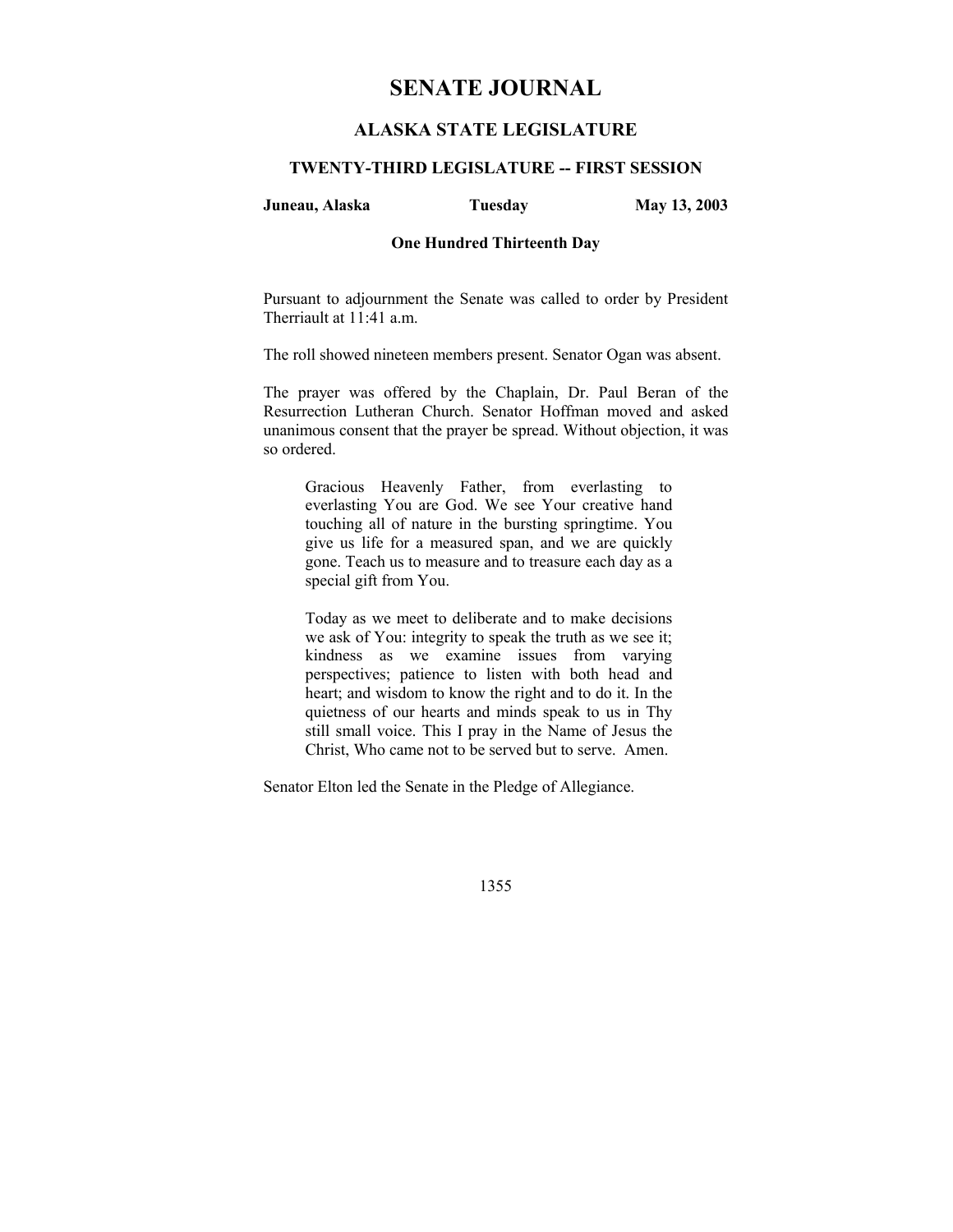# **Certification**

Senator Ben Stevens moved and asked unanimous consent that the journal for the one hundred twelfth legislative day be approved as certified by the Secretary. Without objection, it was so ordered.

#### **Messages from the House**

Message dated May 12 was read, stating the House passed and transmitted for consideration:

## **First Reading and Reference of House Resolutions**

#### **HJR 22**

CS FOR HOUSE JOINT RESOLUTION NO. 22(RLS) BY THE HOUSE RULES COMMITTEE,

> Relating to the USA PATRIOT Act, the Bill of Rights, the Constitution of the State of Alaska, and the civil liberties, peace, and security of the citizens of our country.

was read the first time and referred to the State Affairs Committee.

#### **First Reading and Reference of House Bills**

#### **HB 210**

CS FOR HOUSE BILL NO. 210(RES) BY THE HOUSE RESOURCES COMMITTEE, entitled:

> "An Act relating to the Chitina dip net fishery; and providing for an effective date."

was read the first time and referred to the Finance Committee.

The presence of Senator Ogan was noted.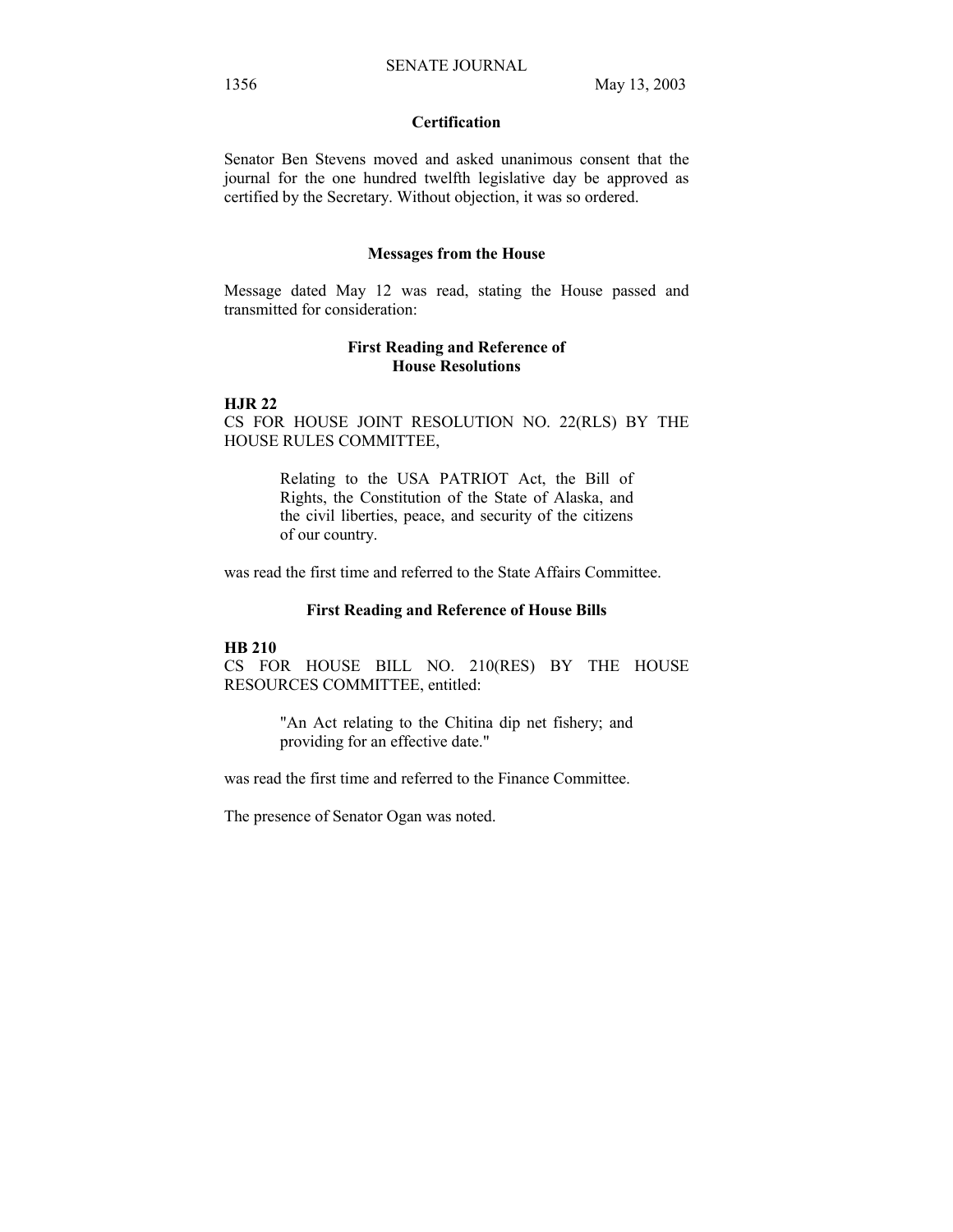#### **Standing Committee Reports**

Report dated April 23 was read, stating:

In accordance with AS 39.05.080, the Senate Health, Education and Social Services Committee reviewed the following with regard to confirmation of the Governor's appointments:

#### **Professional Teaching Practices Commission**

 Craig Baker Vivian L. (Walker) Dailey Mark Doner Kimberly Jockusch Thomas Keefe Lamal Lawrence Lee Oldaker

There were no stated objections to the confirmation of any of the named individuals by committee members. This does not reflect an intent by any of the members to vote for or against the individuals during any further sessions.

Signing the report: Senator Dyson, Chair; Senators Green, Wilken, Davis, Guess.

Report dated May 12 was read, stating:

In accordance with AS 39.05.080, the Senate Resources Committee reviewed the following with regard to confirmation of the Governor's appointments:

#### **Board of Fisheries**

John E. Jensen

This does not reflect an intent by any of the members to vote for or against the individual during any further sessions.

Signing the report: Senator Ogan, Chair; Senators Wagoner, Dyson, Seekins, Ben Stevens, Lincoln, Elton.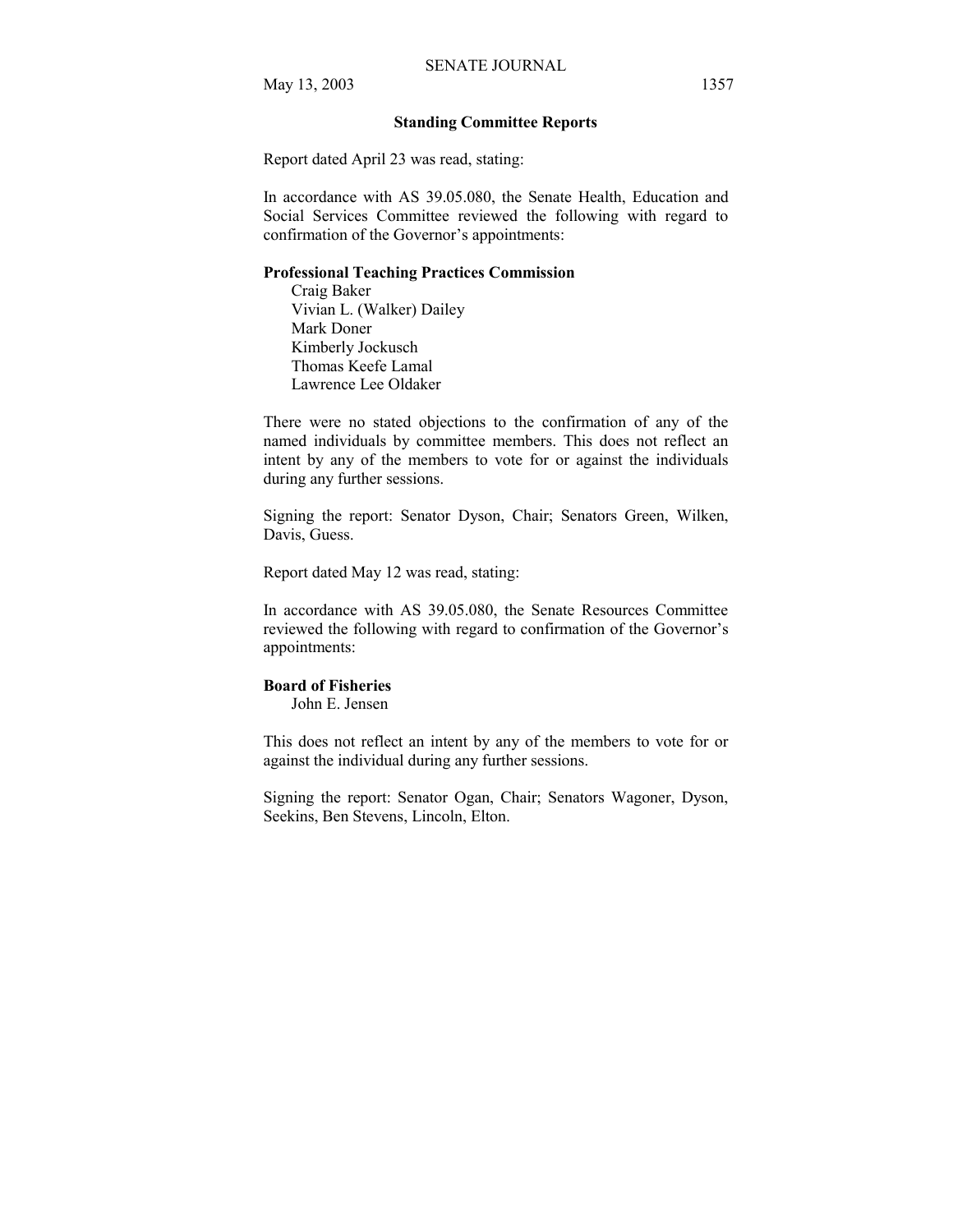# **SB 13**

The Judiciary Committee considered SENATE BILL NO. 13 "An Act prohibiting discrimination in insurance rates based on credit rating or credit scoring; and providing for an effective date" and recommended it be replaced with

> CS FOR SENATE BILL NO. 13(JUD) "An Act relating to using credit history or insurance scoring for insurance purposes; and providing for an effective date."

Signing do pass: Senator Seekins, Chair; Senators Ellis, French, Ogan, Therriault.

The following previously published fiscal information applies: Fiscal Note No. 1, zero, Department of Community and Economic Development

The bill was referred to the Rules Committee.

#### **SB 102**

The Finance Committee considered SENATE BILL NO. 102 "An Act increasing the amount of revenue received by the state from charitable gaming activities; and providing for an effective date" and recommended the adoption of the Labor and Commerce Committee Substitute offered on page 1200. Signing do pass: Senators Green, Wilken, Cochairs; Senator Ben Stevens. Signing do not pass: Senators Hoffman, Olson. Signing do not pass unless amended: Senator Taylor. Signing amend: Senator Bunde.

The following previously published fiscal information applies: Fiscal Note No. 2, Department of Revenue

The bill was referred to the Rules Committee.

# **SB 198**

The Judiciary Committee considered SENATE BILL NO. 198 "An Act relating to recovery of civil damages by a peace officer or firefighter; and providing for an effective date" and recommended the adoption of the State Affairs Committee Substitute offered on page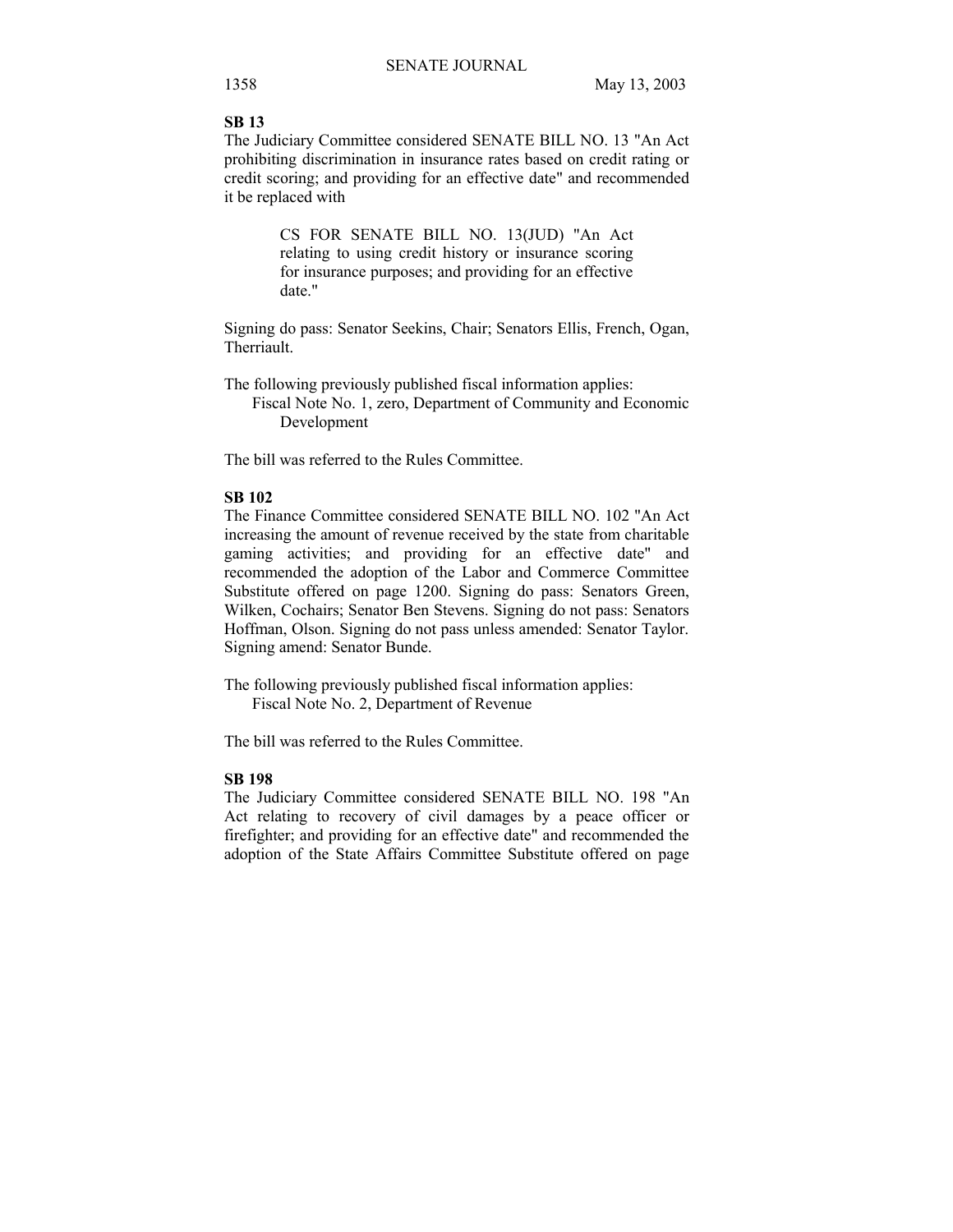May 13, 2003 1359

1268. Signing do pass: Senator Seekins, Chair; Senator French. Signing no recommendation: Senator Ogan.

The following previously published fiscal information applies: Fiscal Note No. 1, zero, Department of Law

The bill was referred to Rules Committee.

#### **HB 102**

The Judiciary Committee considered CS FOR HOUSE BILL NO. 102(STA) "An Act relating to concealed deadly weapons." Signing do pass: Senator Seekins, Chair; Senators Therriault, Ogan. Signing do not pass: Senator French. Signing no recommendation: Senator Ellis.

The following previously published fiscal information applies: Fiscal Note No. 1, zero, Department of Law

The bill was referred to the Rules Committee.

## **HB 151**

The Judiciary Committee considered CS FOR HOUSE BILL NO. 151(JUD) am "An Act relating to claims and court actions for defects in the design, construction, and remodeling of certain dwellings; limiting when certain court actions may be brought; and amending Rules 79 and 82, Alaska Rules of Civil Procedure" and recommended the adoption of the Labor and Commerce Senate Committee Substitute offered on page 1272. Signing do pass: Senator Ogan, Vice Chair; Senators Ellis, French.

The following previously published fiscal information applies: Fiscal Note No. 1, zero, House Labor and Commerce Committee

The bill was referred to the Rules Committee.

## **HB 214**

The Judiciary Committee considered CS FOR HOUSE BILL NO. 214(JUD) "An Act relating to the recovery of punitive damages against an employer who is determined to be vicariously liable for the act or omission of an employee; and providing for an effective date" and recommended it be replaced with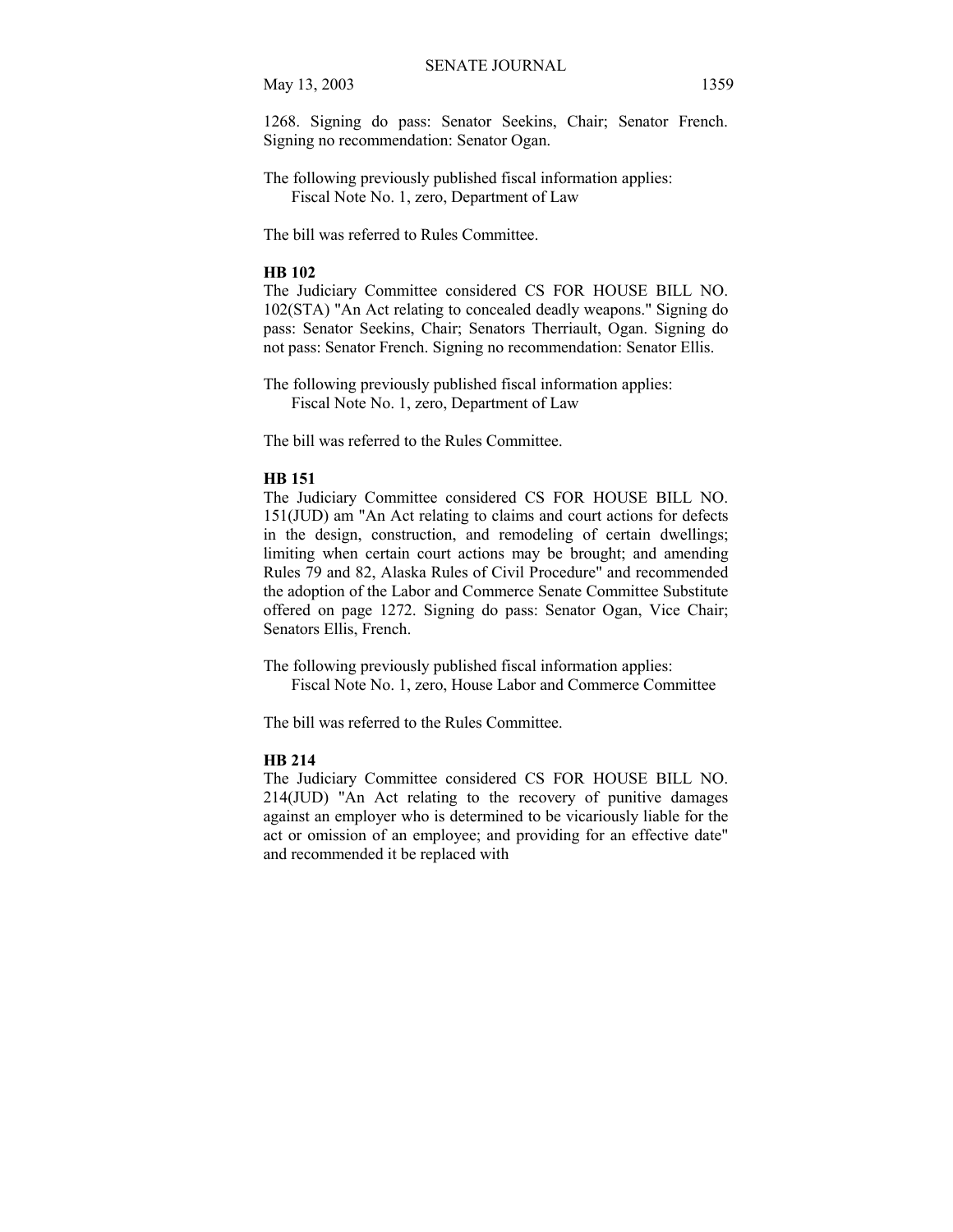SENATE CS FOR CS FOR HOUSE BILL NO. 214(JUD)

Signing no recommendation: Senator Ogan, Vice Chair; Senator Therriault. Signing do pass: Senator French.

The following previously published fiscal information applies: Fiscal Note No. 1, zero, Alaska Court System Fiscal Note No. 2, zero, Department of Law

The bill was referred to the Rules Committee.

# **HB 226**

The Resources Committee considered HOUSE BILL NO. 226 "An Act relating to the sale, offer for sale, representation, and labeling of food or other agricultural products as organic, and to the state organic certification program; and providing for an effective date." Signing do pass: Senator Ogan, Chair; Senators Seekins, Ben Stevens, Wagoner, Dyson, Lincoln, Elton.

The following previously published fiscal information applies: Fiscal Note No. 2, House Finance Committee

The bill was referred to the Finance Committee.

#### **Introduction and Reference of Senate Bills**

#### **SB 221**

SENATE BILL NO. 221 BY SENATOR COWDERY, entitled:

"An Act relating to posting the national motto in public buildings and schools."

was read the first time and referred to the State Affairs and Health, Education and Social Services Committees.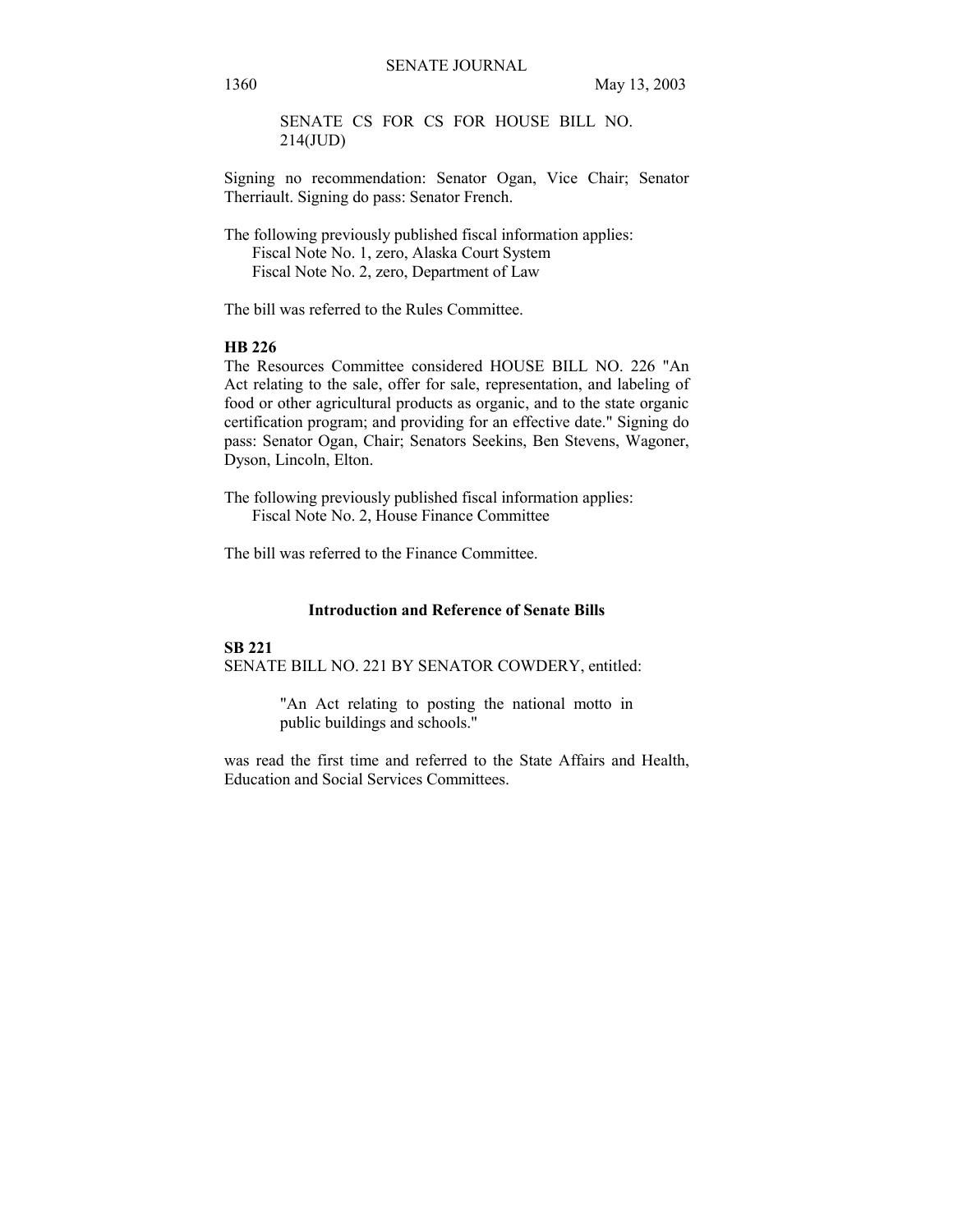#### **Consideration of the Calendar**

#### **Second Reading of Senate Bills**

#### **SB 183**

SENATE BILL NO. 183 "An Act authorizing municipalities to provide for economic development and authorizing municipalities to expend revenue collected on an areawide or nonareawide basis to provide for economic development" was read the second time.

Senator Gary Stevens, Chair, moved and asked unanimous consent for the adoption of the State Affairs Committee Substitute offered on page 1268. Senator Ellis objected, then withdrew his objection. There being no further objections, CS FOR SENATE BILL NO. 183(STA) "An Act authorizing certain boroughs to use revenue collected on an areawide or nonareawide basis for economic development" was adopted.

Senator Ben Stevens moved and asked unanimous consent that the bill be considered engrossed, advanced to third reading and placed on final passage. Senator Ellis objected.

President Therriault stated CS FOR SENATE BILL NO. 183(STA) will be on the May 14 calendar.

#### **SB 216**

SENATE BILL NO. 216 "An Act relating to international airports revenue bonds; and providing for an effective date" was read the second time.

Senator Ben Stevens moved and asked unanimous consent that the bill be considered engrossed, advanced to third reading and placed on final passage. Without objection, it was so ordered.

Senator Ellis called the Senate. The call was satisfied.

SENATE BILL NO. 216 was read the third time.

The question being: "Shall SENATE BILL NO. 216 "An Act relating to international airports revenue bonds; and providing for an effective date" pass the Senate?" The roll was taken with the following result: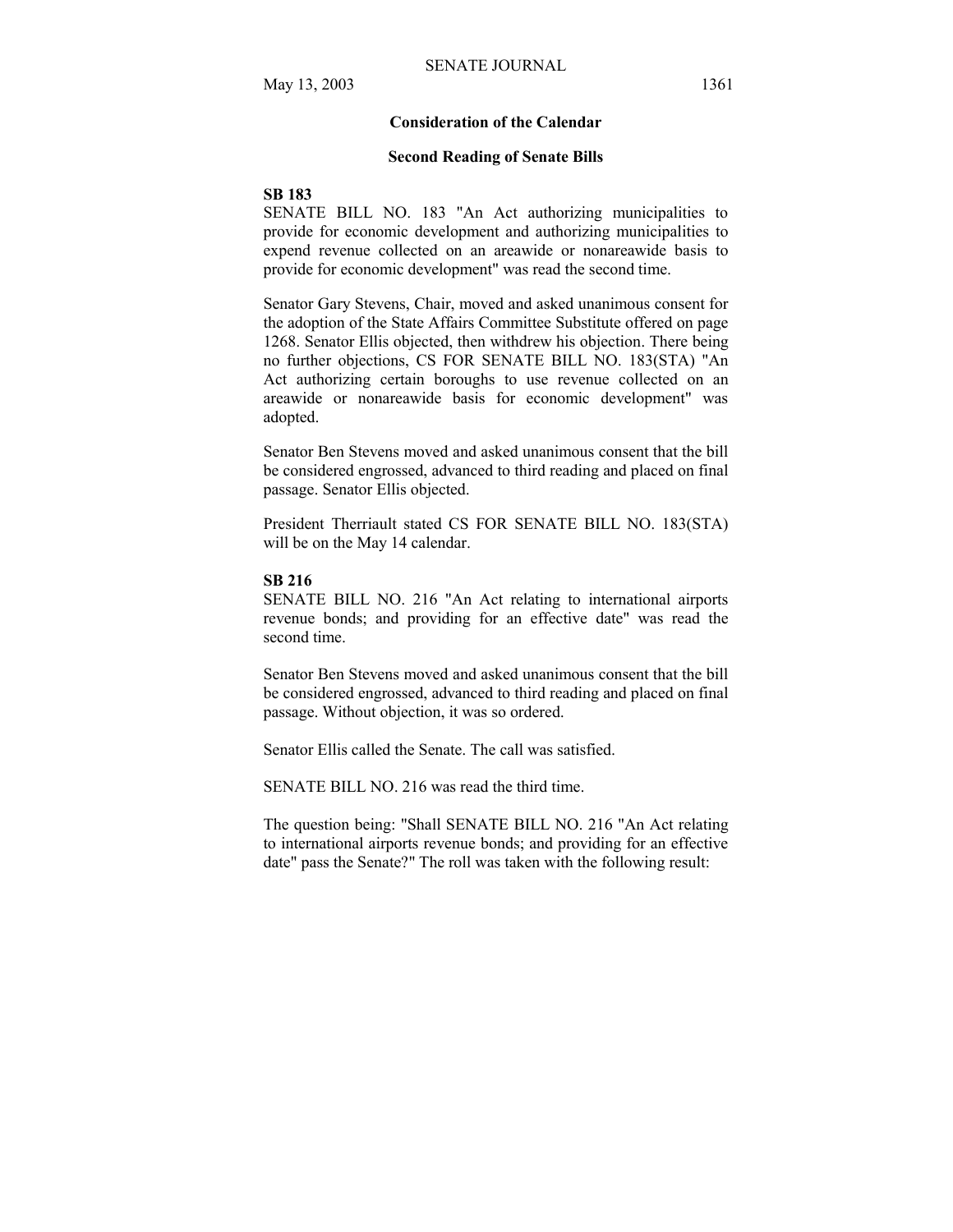SB 216 Third Reading - Final Passage Effective Date

# **YEAS: 18 NAYS: 2 EXCUSED: 0 ABSENT: 0**

Yeas: Bunde, Cowdery, Davis, Dyson, Ellis, Elton, French, Green, Guess, Lincoln, Ogan, Seekins, Stevens B, Stevens G, Taylor, Therriault, Wagoner, Wilken

Nays: Hoffman, Olson

Therriault changed from "Nay" to "Yea".

and so, SENATE BILL NO. 216 passed the Senate.

Senator Ben Stevens moved and asked unanimous consent that the vote on the passage of the bill be considered the vote on the effective date clause. Without objection, it was so ordered.

Senator Olson gave notice of reconsideration.

#### **Second Reading of House Bills**

#### **HB 1**

CS FOR HOUSE BILL NO. 1(JUD) "An Act relating to stalking and to violating a protective order; and amending Rules 4 and 65, Alaska Rules of Civil Procedure, and Rule 9, Alaska Rules of Administration" was read the second time.

Senator Ben Stevens moved and asked unanimous consent that the bill be advanced to third reading and placed on final passage. Without objection, it was so ordered.

Senators Ellis, Davis, Elton, Bunde, Cowdery, Olson, moved and asked unanimous consent to be shown as cross sponsors on the bill. Without objection, it was so ordered.

CS FOR HOUSE BILL NO. 1(JUD) was read the third time.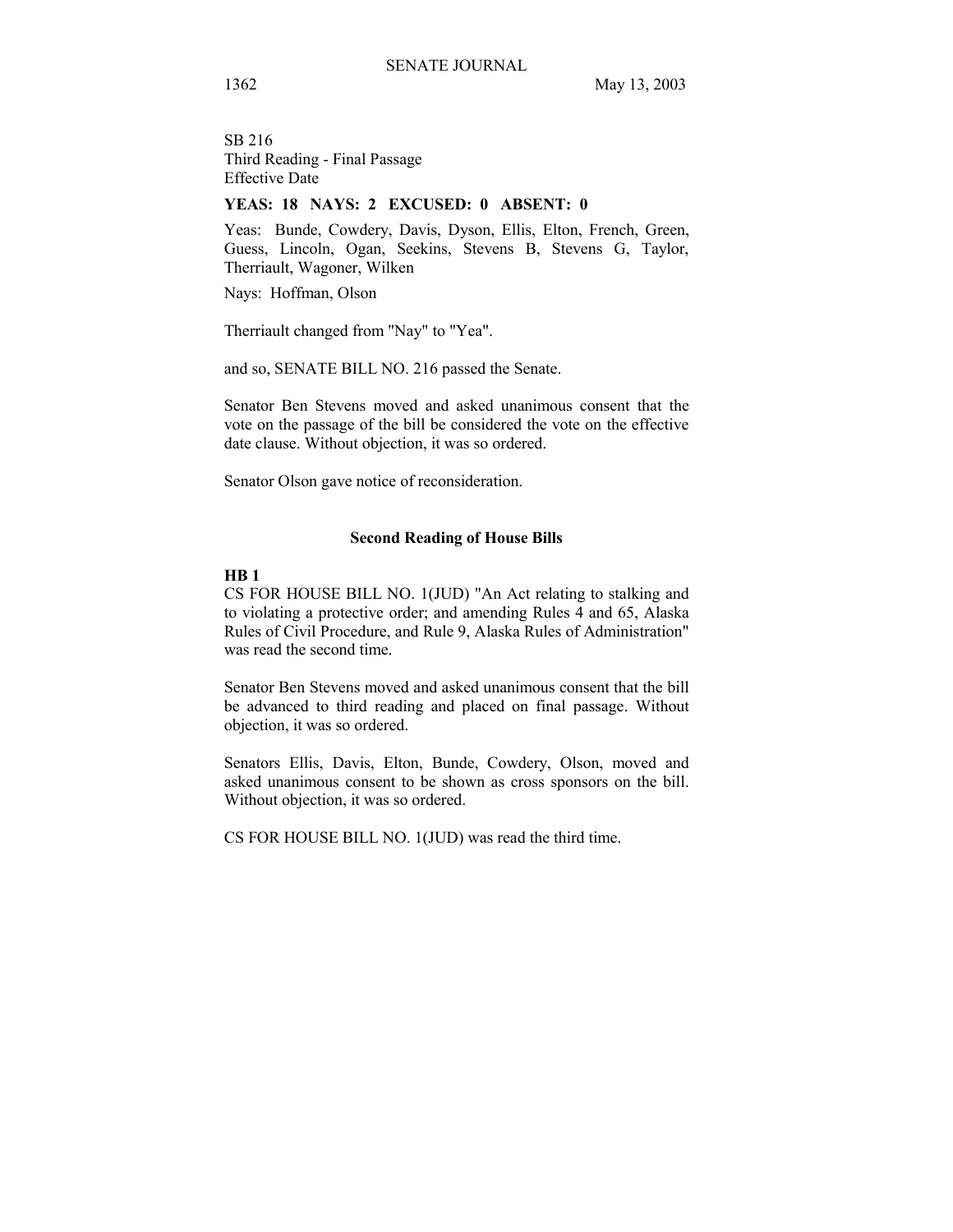May 13, 2003 1363

The question being: "Shall CS FOR HOUSE BILL NO. 1(JUD) "An Act relating to stalking and to violating a protective order; and amending Rules 4 and 65, Alaska Rules of Civil Procedure, and Rule 9, Alaska Rules of Administration" pass the Senate?" The roll was taken with the following result:

CSHB 1(JUD) Third Reading - Final Passage Court Rules

#### **YEAS: 19 NAYS: 0 EXCUSED: 0 ABSENT: 1**

Yeas: Bunde, Cowdery, Davis, Dyson, Ellis, Elton, French, Guess, Hoffman, Lincoln, Ogan, Olson, Seekins, Stevens B, Stevens G, Taylor, Therriault, Wagoner, Wilken

Absent: Green

and so, CS FOR HOUSE BILL NO. 1(JUD) passed the Senate.

Senator Ben Stevens moved and asked unanimous consent that the vote on the passage of the bill be considered the vote on the court rule changes. Without objection, it was so ordered and the bill was signed by the President and Secretary and returned to the House.

#### **HB 46**

CS FOR HOUSE BILL NO. 46(STA) "An Act relating to printing of ballot titles and propositions on primary election ballots" was read the second time.

Senator Ben Stevens moved and asked unanimous consent that the bill be advanced to third reading and placed on final passage. Senator Ellis objected.

President Therriault stated CS FOR HOUSE BILL NO. 46(STA) will be on the May 14 calendar.

## **HB 90**

CS FOR HOUSE BILL NO. 90(FIN) "An Act relating to a salmon product development tax credit and a salmon utilization tax credit under the Alaska fisheries business tax; and providing for an effective date" was read the second time.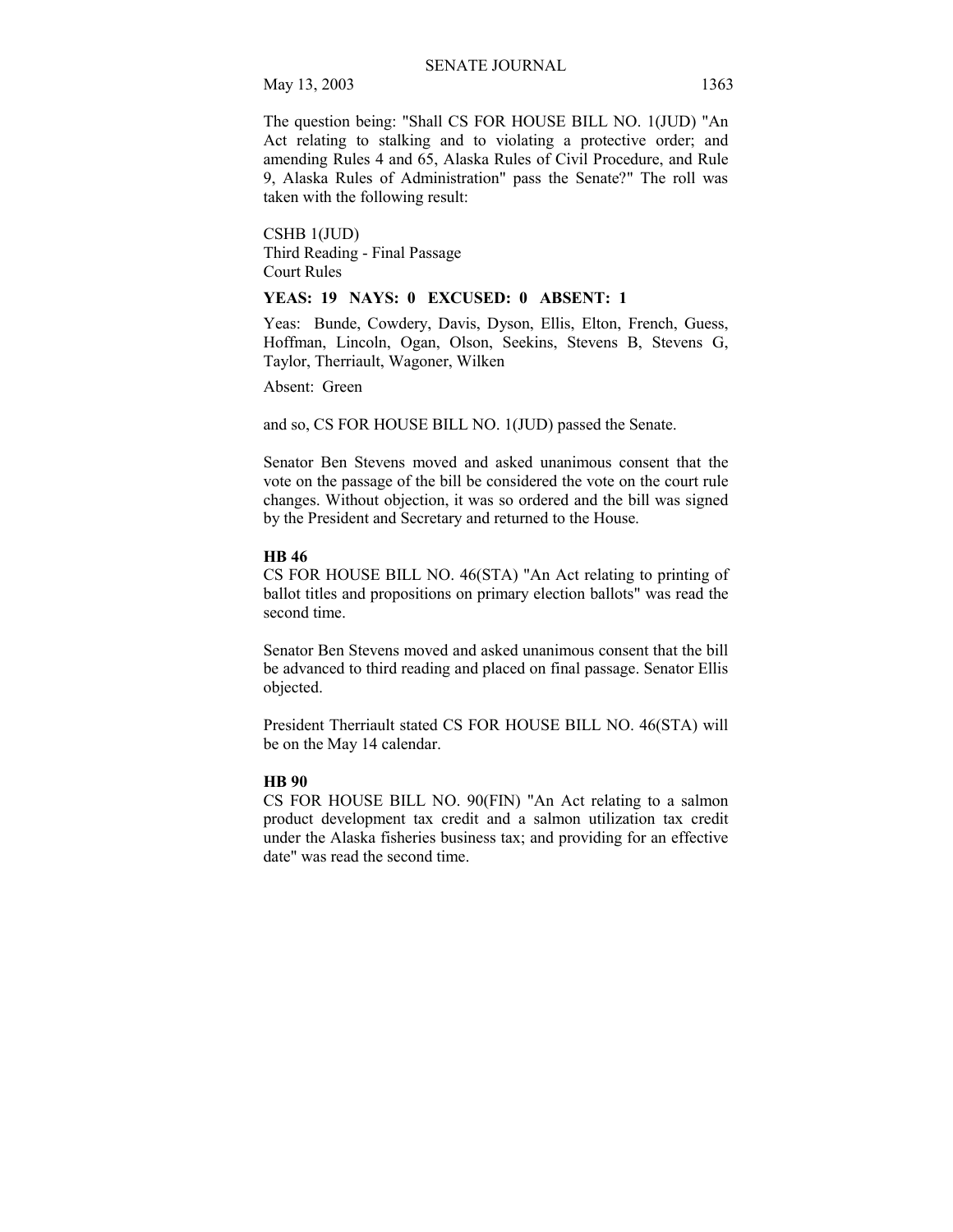Senator Wilken, Cochair, moved and asked unanimous consent for the adoption of the Finance Senate Committee Substitute offered on page 1333. Senator Ellis objected, then withdrew his objection. There being no further objections, SENATE CS FOR CS FOR HOUSE BILL NO. 90(FIN) was adopted.

Senator Ben Stevens moved and asked unanimous consent that the bill be considered engrossed, advanced to third reading and placed on final passage. Senator Ellis objected.

President Therriault stated SENATE CS FOR CS FOR HOUSE BILL NO. 90(FIN) will be on the May 14 calendar.

#### **Third Reading of Senate Bills**

#### **SB 175**

CS FOR SENATE BILL NO. 175(JUD) "An Act relating to civil liability for inherent risks in sports or recreational activities; and providing for an effective date" was read the third time.

Senator Ben Stevens moved and asked unanimous consent that Senator Green be excused from a call of the Senate for medical reasons on May 13. Without objection, Senator Green was excused. **SB 175** 

Senator Dyson moved and asked unanimous consent to abstain from voting due to a conflict of interest. Objections were heard and Senator Dyson was required to vote.

Senator Ogan called the Senate. The call was satisfied.

Senator Ellis rose to a point of order regarding reading material during debate. President Therriault cautioned members to proceed in order.

Senator Ogan declared a conflict of interest.

The question being: "Shall CS FOR SENATE BILL NO. 175(JUD) "An Act relating to civil liability for inherent risks in sports or recreational activities; and providing for an effective date" pass the Senate?" The roll was taken with the following result: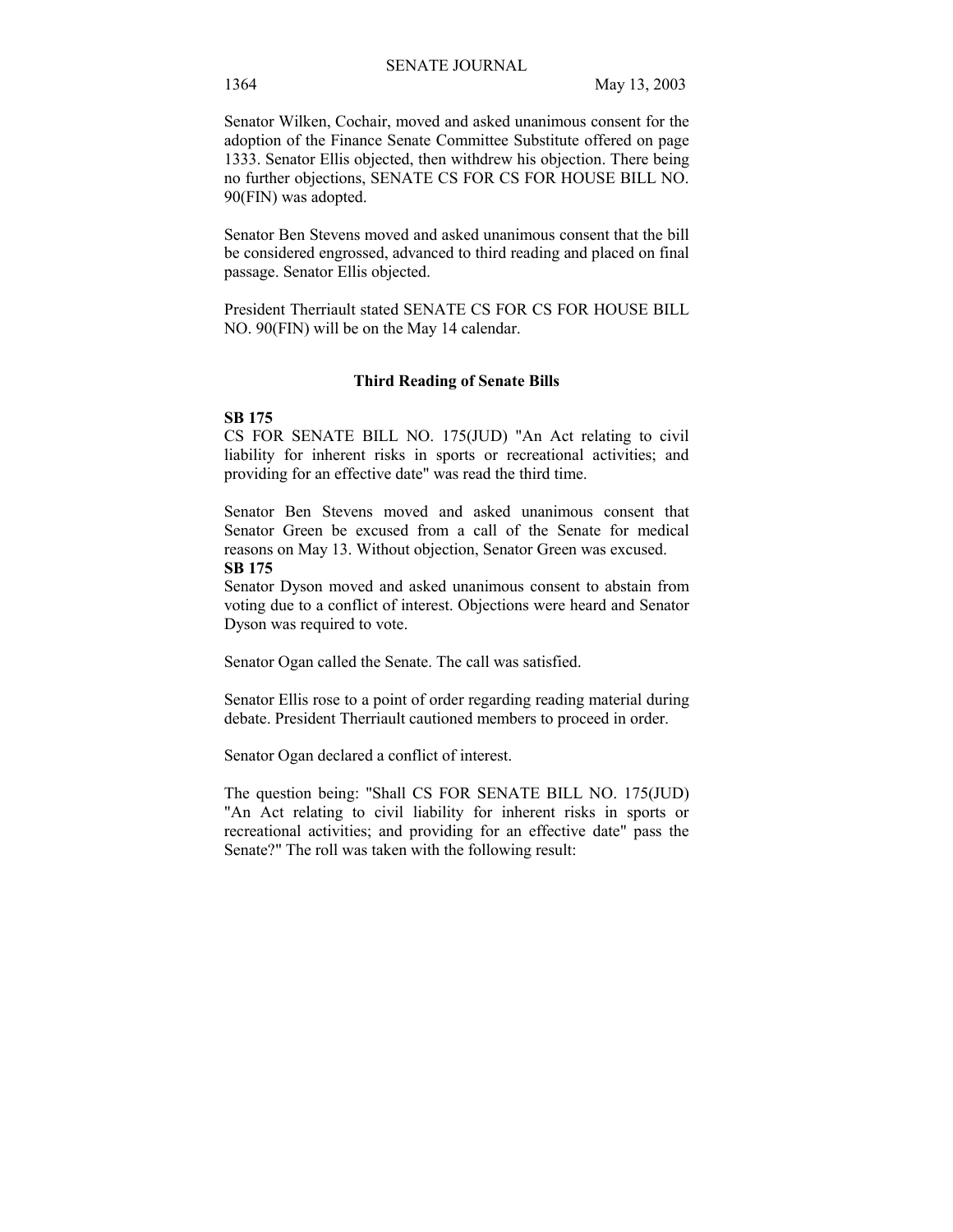CSSB 175(JUD) Third Reading - Final Passage Effective Dates

# **YEAS: 10 NAYS: 9 EXCUSED: 1 ABSENT: 0**

Yeas: Bunde, Cowdery, Dyson, Ogan, Seekins, Stevens B, Stevens G, Therriault, Wagoner, Wilken

Nays: Davis, Ellis, Elton, French, Guess, Hoffman, Lincoln, Olson, Taylor

Excused: Green

and so, CS FOR SENATE BILL NO. 175(JUD) failed.

Senator Ben Stevens gave notice of reconsideration on CS FOR SENATE BILL NO. 175(JUD)(fld S).

#### **Recess**

Senator Ben Stevens moved and asked unanimous consent that the Senate stand in recess to 7:00 p.m. Without objection, the Senate recessed at 1:59 p.m.

#### **After Recess**

The Senate reconvened at 7:25 p.m.

Senator Ben Stevens moved and asked unanimous consent that Senator Ogan be excused from a call of the Senate for medical reasons on May 13. Without objection, Senator Ogan was excused.

## **Third Reading of Senate Bills (continued)**

**SB 176**  CS FOR SENATE BILL NO. 176(JUD) was read the third time.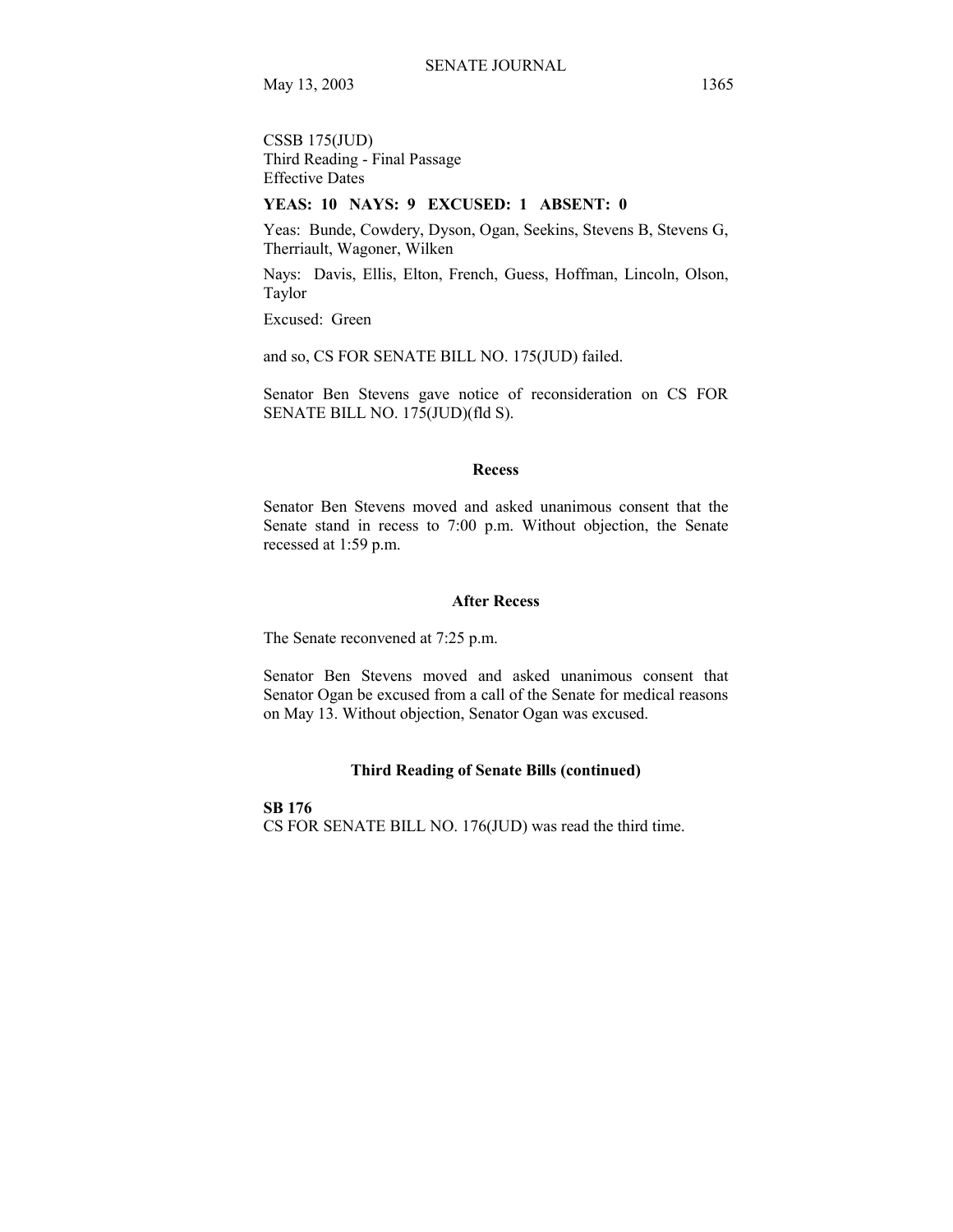The question being: "Shall CS FOR SENATE BILL NO. 176(JUD) "An Act relating to civil liability for injuries or death resulting from livestock activities" pass the Senate?" The roll was taken with the following result:

CSSB 176(JUD) Third Reading - Final Passage

#### **YEAS: 11 NAYS: 7 EXCUSED: 2 ABSENT: 0**

Yeas: Bunde, Cowdery, Dyson, Hoffman, Olson, Seekins, Stevens B, Stevens G, Therriault, Wagoner, Wilken

Nays: Davis, Ellis, Elton, French, Guess, Lincoln, Taylor

Excused: Green, Ogan

and so, CS FOR SENATE BILL NO. 176(JUD) passed the Senate.

Senator Taylor gave notice of reconsideration.

#### **Third Reading of House Bills**

#### **HB 191**

Senator Ben Stevens moved and asked unanimous consent that the third reading of CS FOR HOUSE BILL NO. 191(FIN) am "An Act relating to the Alaska coastal management program and to policies and procedures for consistency reviews and the rendering of consistency determinations under that program; eliminating the Alaska Coastal Policy Council; annulling certain regulations relating to the Alaska coastal management program; and providing for an effective date" be held to the May 14 calendar. Without objection, it was so ordered.

#### **Unfinished Business**

## **SB 149**

Senator Ben Stevens moved and asked unanimous consent that CS FOR SENATE BILL NO. 149(RES) "An Act relating to timber, to the sale of timber by the state, and to the management of state forests" be held on reconsideration to May 14. Without objection, it was so ordered.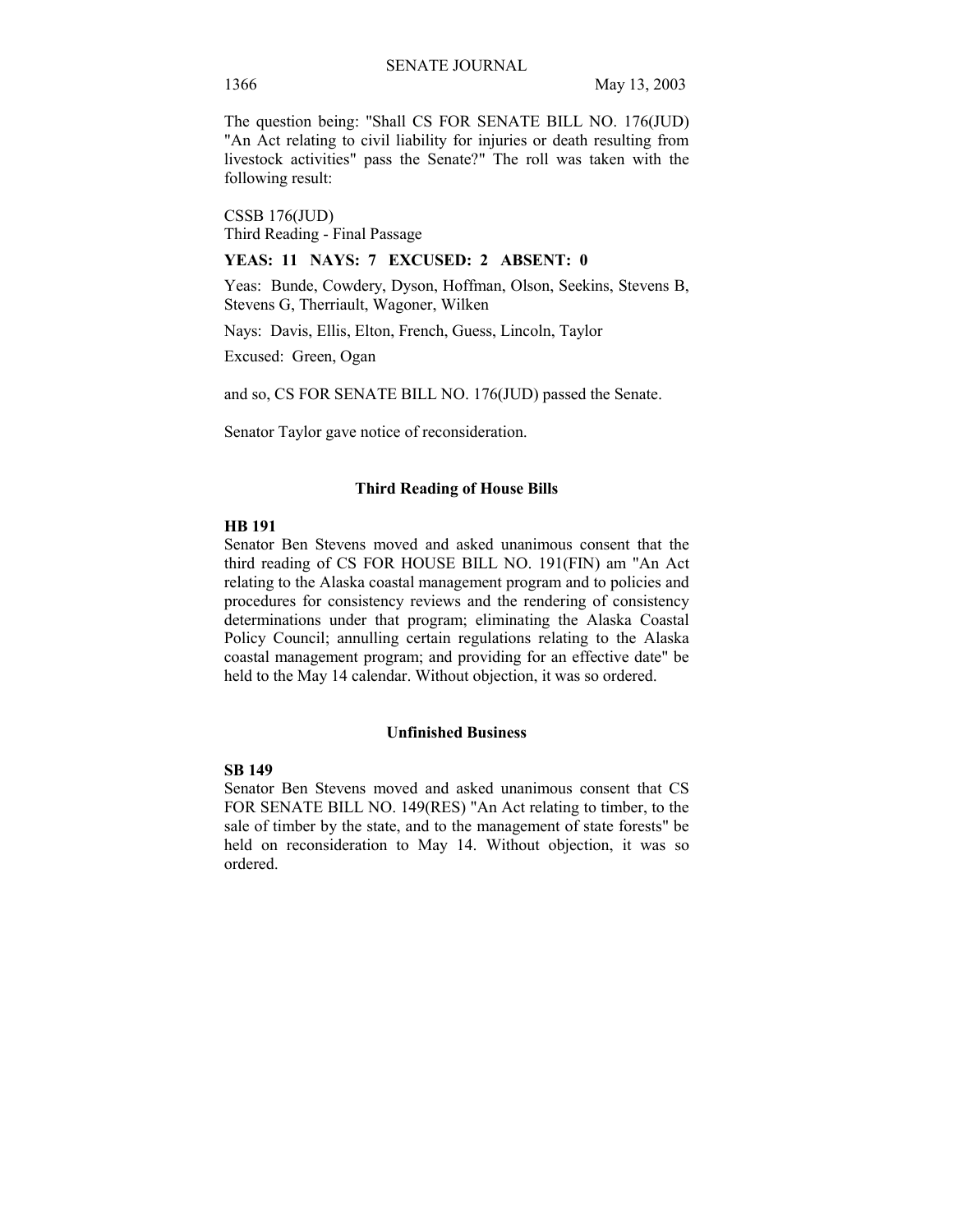#### **HB 11**

Senator Ben Stevens moved and asked unanimous consent that HB 11 am S(efd fld S) "An Act relating to deposits to the Alaska permanent fund from mineral lease rentals, royalties, royalty sale proceeds, net profit shares under AS 38.05.180(f) and (g), federal mineral revenue sharing payments received by the state from mineral leases, and bonuses received by the state from mineral leases, and limiting deposits from those sources to the 25 percent required under art. IX, sec. 15, Constitution of the State of Alaska" be held on reconsideration to May 14. Without objection, it was so ordered.

#### **HB 203**

Senator Ben Stevens moved and asked unanimous consent that HOUSE BILL NO. 203 "An Act relating to the definitions of 'net income' and 'unrestricted net income' for purposes of calculating the dividends to be paid to the state by the Alaska Industrial Development and Export Authority; and providing for an effective date" be held on reconsideration to May 14. Without objection, it was so ordered.

## **HJR 22**

Senators Ellis, Elton, French, Lincoln, Wagoner, Gary Stevens, Dyson, Seekins, Taylor, Guess, Therriault, moved and asked unanimous consent to be shown as cross sponsors on CS FOR HOUSE JOINT RESOLUTION NO. 22(RLS) Relating to the USA PATRIOT Act, the Bill of Rights, the Constitution of the State of Alaska, and the civil liberties, peace, and security of the citizens of our country. Without objection, it was so ordered.

President Therriault made the following appointments:

**Alaska Minerals Commissioner (AS 44.33.431)** Rich Heig

# **Bond Reimbursement and Grant Review Committee (AS 14.11.014)**

Senator Therriault Senator Hoffman, Alternate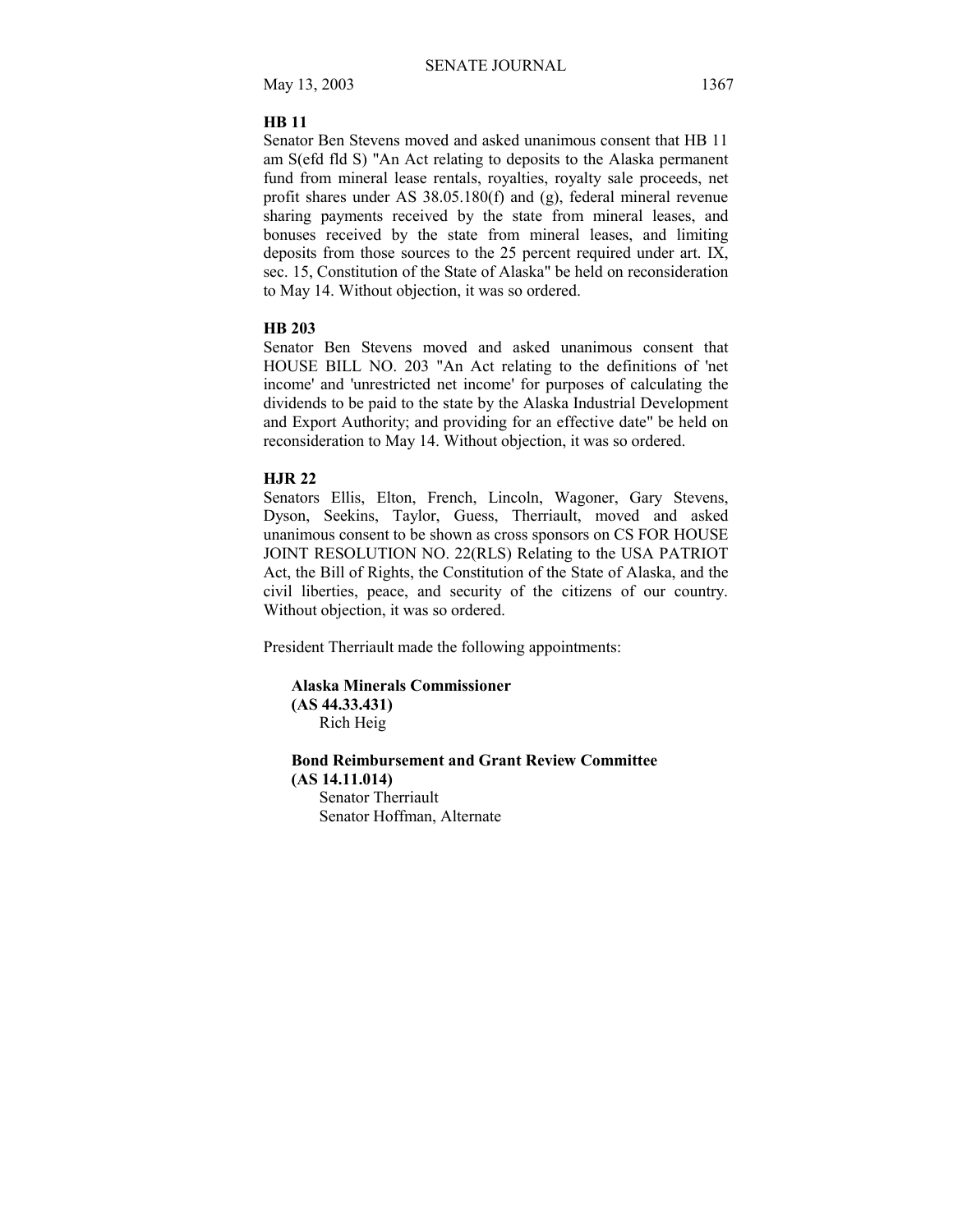#### **HB 90**

Senators Gary Stevens, Dyson, Wagoner, Lincoln, Elton, Taylor, Ben Stevens, moved and asked unanimous consent to be shown as cross sponsors on CS FOR HOUSE BILL NO. 90(FIN) "An Act relating to a salmon product development tax credit and a salmon utilization tax credit under the Alaska fisheries business tax; and providing for an effective date." Without objection, it was so ordered.

#### **HJR 14**

Senator Wagoner, Chair, moved and asked unanimous consent that the Community and Regional Affairs Committee referral be waived on CS FOR HOUSE JOINT RESOLUTION NO. 14(STA) Urging that the 2006 National Veterans Wheelchair Games be held in Anchorage, Alaska. Without objection, the bill was referred to the State Affairs Committee.

## **SB 202**

Forthcoming fiscal information (page 1180) for SENATE BILL NO. 202 "An Act relating to school transportation; relating to the base student allocation used in the formula for state funding of public education; and providing for an effective date" published May 7:

 Fiscal Note No. 1, Department of Education and Early Development

 Fiscal Note No. 2, Department of Education and Early Development

#### **Announcements**

Announcements are at the end of the journal.

#### **Enrollment**

## **SB 49**

CS FOR SENATE BILL NO. 49(STA) "An Act making corrective amendments to the Alaska Statutes as recommended by the revisor of statutes; and providing for an effective date" was enrolled, signed by the President and Secretary, Speaker and Chief Clerk and the engrossed and enrolled copies transmitted to the Office of the Governor at 8:35 a.m., May 13, 2003.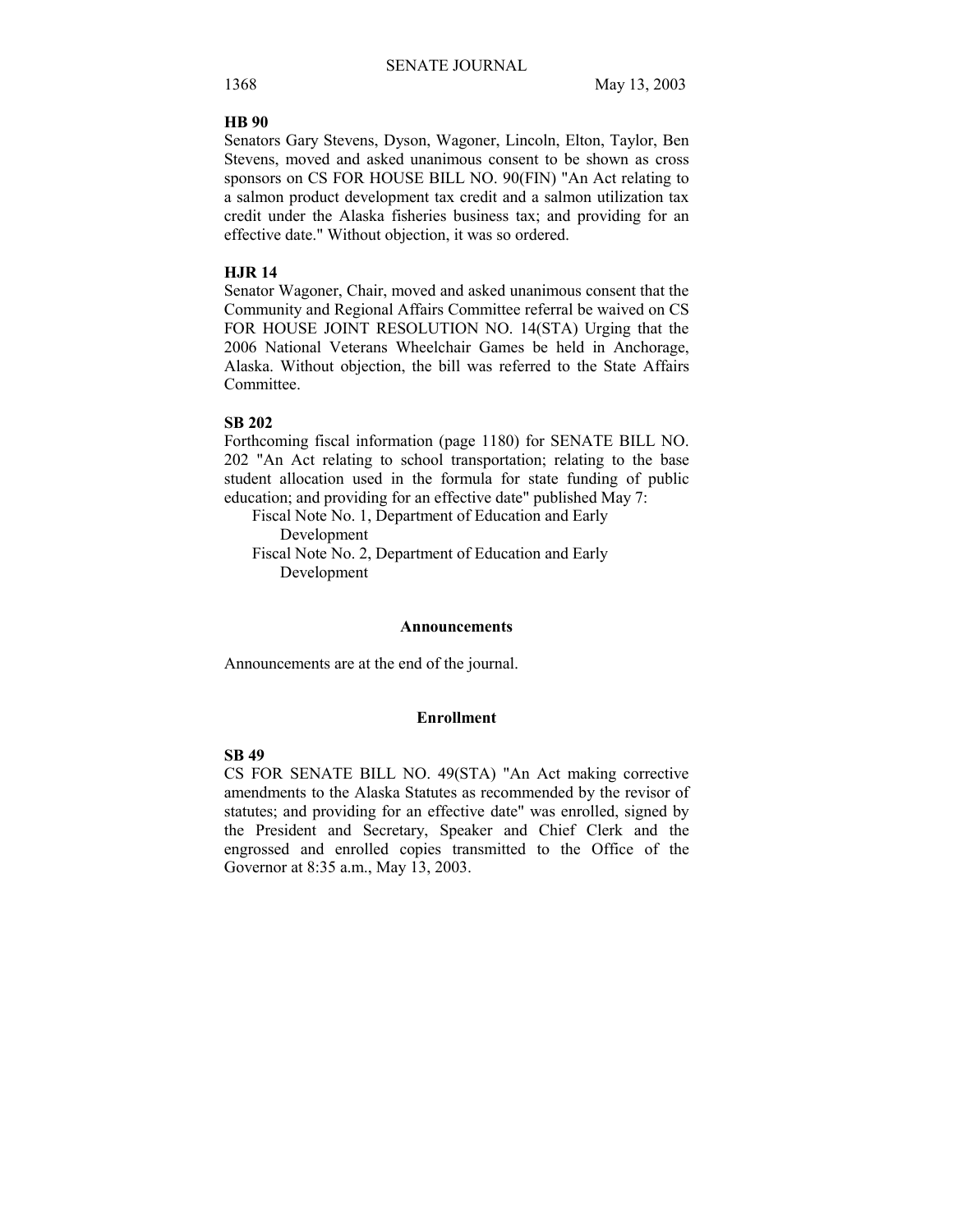# **Adjournment**

Senator Ben Stevens moved and asked unanimous consent that the Senate stand in adjournment until 11:00 a.m., May 14, 2003. Without objection, the Senate adjourned at 8:34 p.m.

> Kirsten Waid Secretary of the Senate

> > May 2003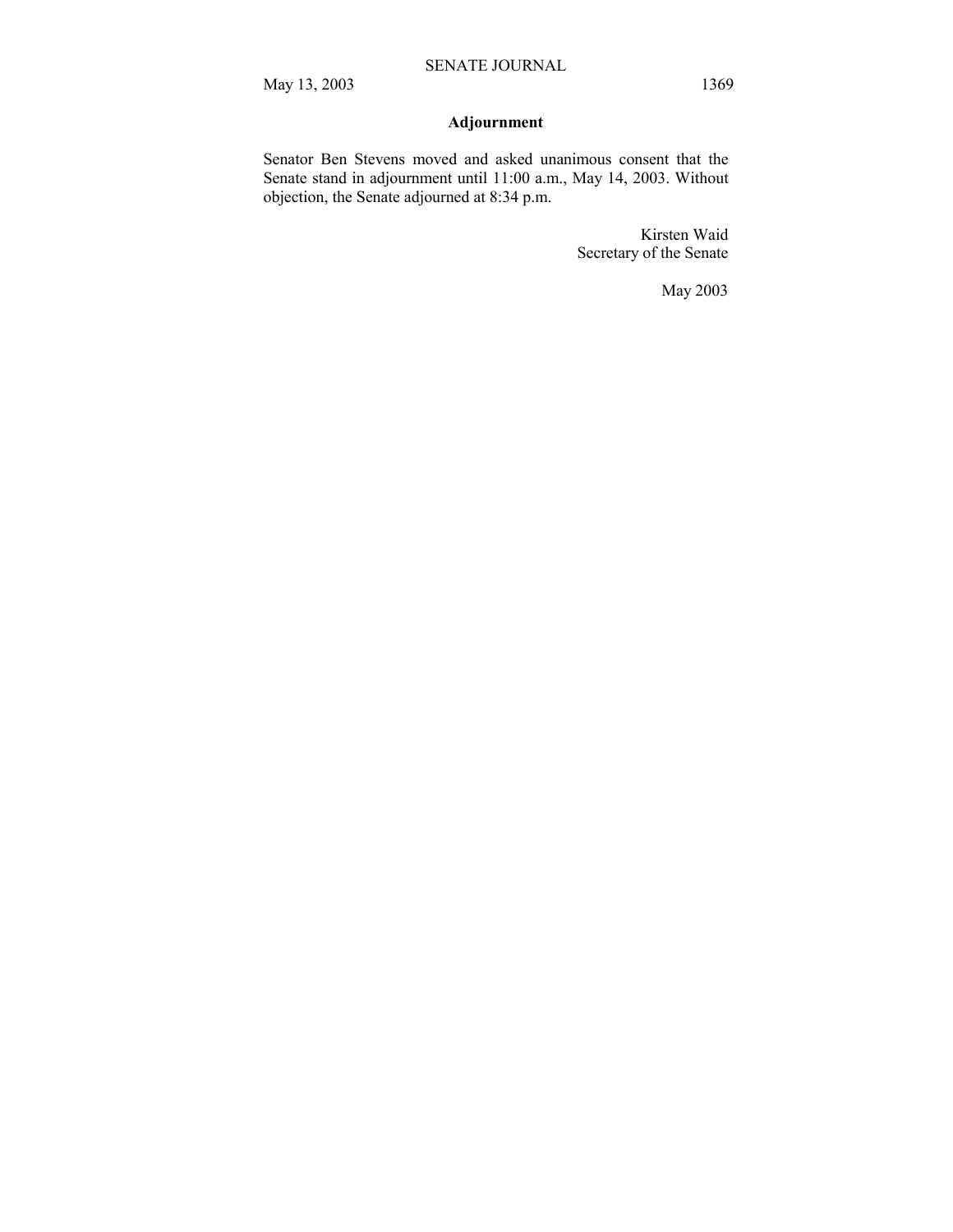#### **Announcements**

Americans with Disabilities Act Notice - Persons with disabilities who require special accommodation or alternative communication formats to access committee meetings may contact the appropriate committee office or the Legislative Information Office in their community. Reasonable advance notice is needed to accommodate the request. For further information, call the ADA Coordinator at 465-3854 Voice/465-4980 TDD.

# **STANDING COMMITTEES**

+ indicates teleconference

= indicates bill previously heard/scheduled

## **FINANCE**

|        | May 13 | Tuesday                                              | <b>Senate Finance 532</b>                          | 8:00 AM |
|--------|--------|------------------------------------------------------|----------------------------------------------------|---------|
|        |        | -- Time Change --                                    |                                                    |         |
|        |        | Joint $w/(H)$ Finance                                |                                                    |         |
|        |        | += SB 220 STATE SALES AND USE TAX                    |                                                    |         |
|        |        | <invited only="" testimony=""></invited>             |                                                    |         |
| $^{+}$ |        | <b>Fisheries Disaster Assistance:</b>                |                                                    |         |
|        |        | Senator Alan Austerman                               |                                                    |         |
|        |        |                                                      | += SB 213 KNIK ARM BRIDGE AND TOLL AUTHORITY       |         |
|        |        | += SB 100 APPROP: CAPITAL PROJECTS                   |                                                    |         |
|        |        | += SB 102 CHARITABLE GAMING REVENUE                  |                                                    |         |
|        |        | <invited only="" testimony=""></invited>             |                                                    |         |
|        |        |                                                      | += SB 202 EDUCATION FUNDING & PUPIL TRANSPORTATION |         |
| $+$    |        | <b>HB 165 COMMUNITY SCHOOLS</b>                      |                                                    |         |
|        |        | + HB 171 REPEAL CHARTER SCHOOL GRANTS                |                                                    |         |
|        |        | + HB 174 CORRESPONDENCE STUDY                        |                                                    |         |
|        |        |                                                      | SB 179 TEACHER CERTIFICATION : FINGERPRINTS        |         |
|        |        | <above agenda="" from="" item="" removed=""></above> |                                                    |         |
|        |        | + HB 154 UNDER SCHOOL AGE STUDENTS                   |                                                    |         |
| $^{+}$ |        | Bills Previously Heard/Scheduled                     |                                                    |         |
|        |        |                                                      |                                                    |         |
|        | May 13 | Tuesday                                              | <b>Senate Finance 532</b>                          | 4:30 PM |
|        |        | -- Time Change --                                    |                                                    |         |
|        |        | += SB 185 ROYALTY REDUCTION ON CERTAIN OIL           |                                                    |         |
| $+=$   |        |                                                      | SB 117 ELIMINATING LONGEVITY BONUS PROGRAM         |         |
| $^{+}$ |        | Bills Previously Heard/Scheduled                     |                                                    |         |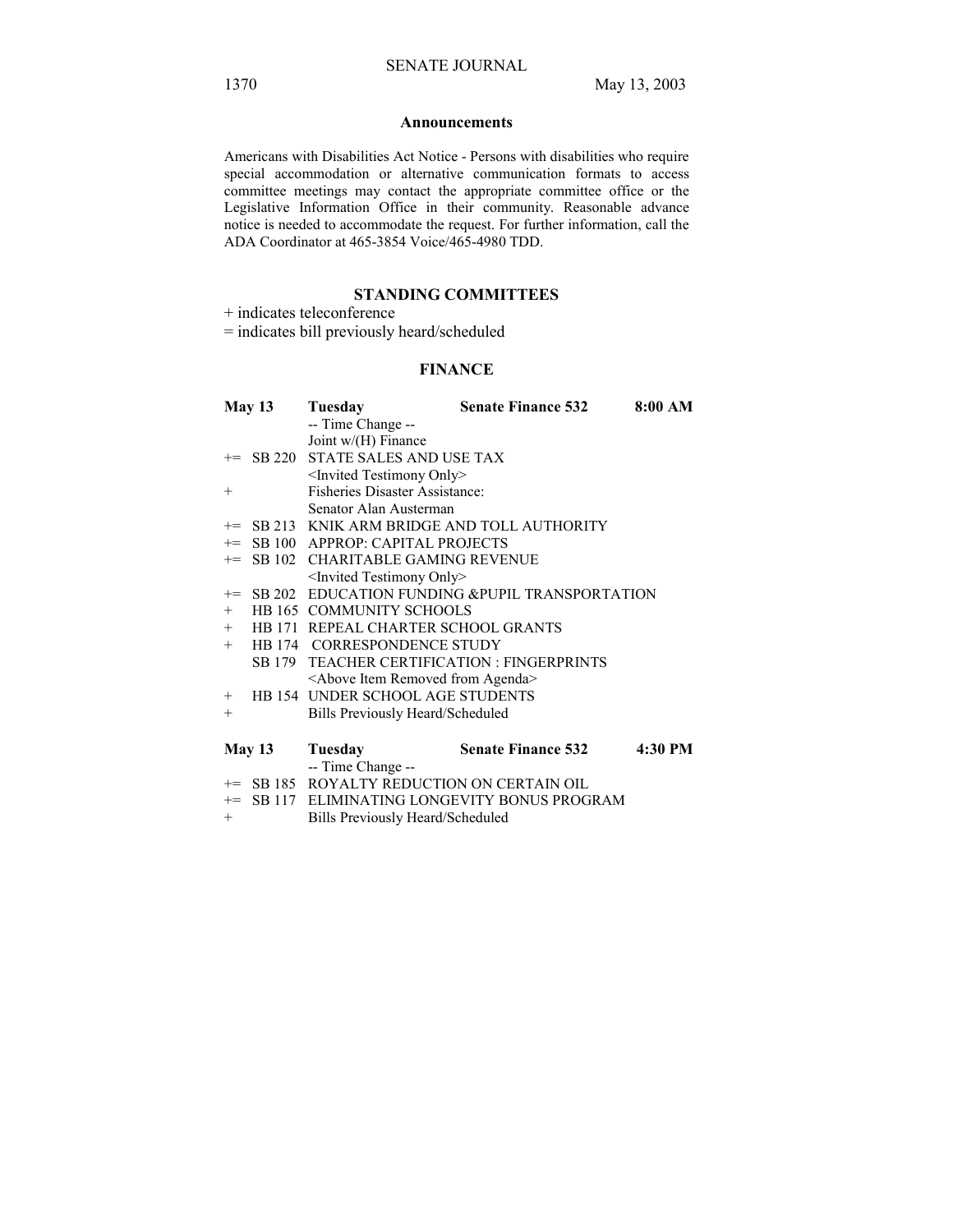May 13, 2003 1371

# **FINANCE (continued)**

| <b>May 14</b>  | Wednesday                                                 | <b>Senate Finance 532</b>                      | 8:30 AM |  |
|----------------|-----------------------------------------------------------|------------------------------------------------|---------|--|
|                | -- Time Change --                                         |                                                |         |  |
| $^{+}$         | SB 119 ELIMINATE APOC                                     |                                                |         |  |
| $+=$           | <b>HB 57 ROYALTY GAS CONTRACTS</b>                        |                                                |         |  |
| $+$            |                                                           | HB 225 MONOPOLY AND RESTRAINT OF TRADE ACTIONS |         |  |
| HB 229<br>$+=$ | PAROLE FOR MEDICAL/COGNITIVE DISABILITY                   |                                                |         |  |
| $+$            | HB 266 ELECTIONS                                          |                                                |         |  |
| $+=$           |                                                           | SB 26 STATE EMPLOYEES CALLED TO MILITARY DUTY  |         |  |
| $+$            | Bills Previously Heard/Scheduled                          |                                                |         |  |
| May 14         | Wednesday<br>-- Time Change --                            | <b>Senate Finance 532</b>                      | 4:30 PM |  |
| $+=$           | SB 220 STATE SALES AND USE TAX<br>$\le$ Public Testimony> |                                                |         |  |
|                |                                                           | HEALTH, EDUCATION & SOCIAL SERVICES            |         |  |

#### **HEALTH, EDUCATION & SOCIAL SERVICES**

|               | May 14 Wednesday                        | <b>Butrovich 205</b> | 1:30 PM   |
|---------------|-----------------------------------------|----------------------|-----------|
|               | + HB 270 PHARMACIST LICENSING           |                      |           |
|               | Bills Previously Heard/Scheduled        |                      |           |
| May 16 Friday |                                         | <b>Butrovich 205</b> | $1:30$ PM |
|               | + HB 25 HEALTH CARE SERVICES DIRECTIVES |                      |           |

+ HB 25 HEALTH CARE SERVICES DIRECTIVES Bills Previously Heard/Scheduled ----------------------------------------

# **JUDICIARY**

|     | May 13 Tuesday                                    | <b>Beltz 211</b> 8:00 AM |  |
|-----|---------------------------------------------------|--------------------------|--|
|     | + HB 151 DWELLING DESIGN/CONSTRUCTION CLAIMS      |                          |  |
|     | + SJR 6 CONST AM: 90 DAY LEGISLATIVE SESSION      |                          |  |
|     | + SJR 18 CONST. AM: PF APPROPS/INFLATION-PROOFING |                          |  |
|     | += HB 102 CONCEALED DEADLY WEAPONS LEGAL          |                          |  |
|     | += SB 198 DAMAGES RECOVERED BY POLICE/FIREFIGHTER |                          |  |
|     | += HB 86 INJUNCTIONS AGAINST PERMITTED PROJECTS   |                          |  |
| $+$ | Bills Previously Heard/Scheduled                  |                          |  |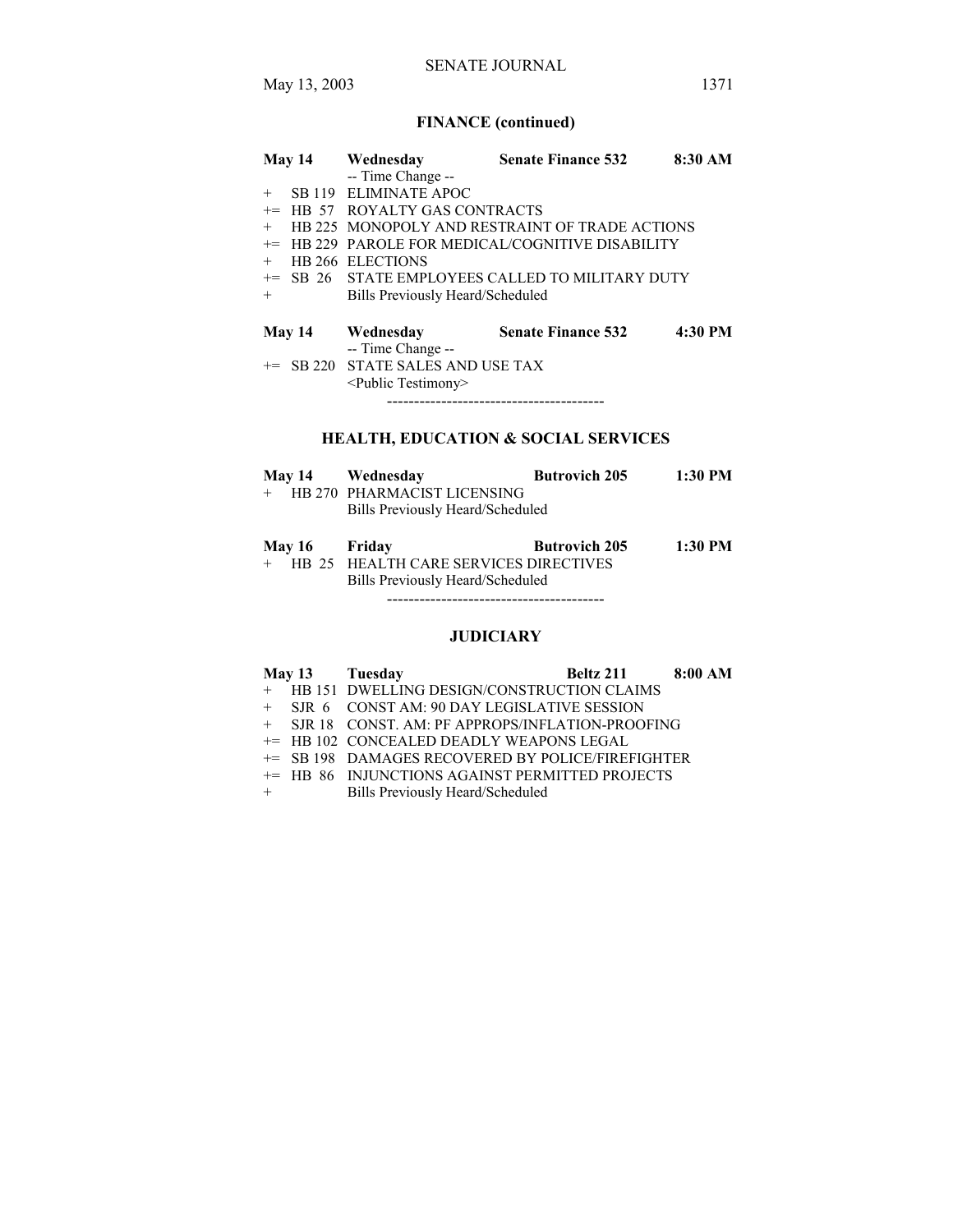# **JUDICIARY (continued)**

| <b>May 14</b> |             | Wednesday                                           | Beltz 211 | $1:00$ PM |
|---------------|-------------|-----------------------------------------------------|-----------|-----------|
| $+$           |             | Confirmation Hearings:                              |           |           |
|               |             | Board of Governors of the Alaska Bar -              |           |           |
|               |             | William Granger                                     |           |           |
|               |             | Select Committee on Legislative Ethics -            |           |           |
|               |             | Marianne Stillner                                   |           |           |
|               |             | += SB 170 CRIMINAL LAW/SENTENCING/ PROBATION/PAROLE |           |           |
|               | $+=$ SB 171 | SUITS & CLAIMS: MILITARY/FIRE/DEFENSE               |           |           |
|               | $+=$ SJR 18 | CONST. AM: PF APPROPS/INFLATION-PROOFING            |           |           |
|               |             | += SJR 3 CONST AM: APPROPRIATION/SPENDING LIMIT     |           |           |
| $+$           |             | Bills Previously Heard/Scheduled                    |           |           |
|               |             |                                                     |           |           |

## **LABOR & COMMERCE**

|        | <b>May 13</b> | Tuesday                                        | <b>Beltz 211</b> | 2:00 PM |
|--------|---------------|------------------------------------------------|------------------|---------|
|        |               | -- Time Change --                              |                  |         |
|        |               | Bills Previously Heard/Scheduled               |                  |         |
| $=$    |               | HB 135 MARITAL & FAMILY THERAPISTS             |                  |         |
|        |               | Confirmation Hearings:                         |                  |         |
|        |               | Alaska Labor Relations - Colleen Scanlon       |                  |         |
|        |               | Board of Barbers and Hairdressers -            |                  |         |
|        |               | Charlene Lushin, Joylene A. Marrs              |                  |         |
|        |               | Board of Chiropractic Examiners -              |                  |         |
|        |               | Dr. David Mulholland                           |                  |         |
|        |               | Real Estate Commission -                       |                  |         |
|        |               | Brad J. Fluetsch, Barbara Parker-Ramsey,       |                  |         |
|        |               | David B. Somers, Z. Kent Sullivan, Esq.        |                  |         |
|        |               | Board of Veterinary Examiners -                |                  |         |
|        |               | <b>Steven Torrence</b>                         |                  |         |
|        |               | Workers Compensation Board -                   |                  |         |
|        |               | John Abshire, Richard Behrends,                |                  |         |
|        |               | Andrew Piekarski, Marc Stemp                   |                  |         |
| $+$    | SB 218        | STATE PROCUREMENT PILOT PROGRAM                |                  |         |
| $^{+}$ |               | SCR 14 40-HOUR WORK WEEK FOR STATE EMPLOYEES   |                  |         |
|        | SB 194        | LIQUOR DELIVERED TO HOTELS/CRUISE SHIPS        |                  |         |
|        |               | $\leq$ Bill Hearing Rescheduled to 5/15/03 $>$ |                  |         |

- + HB 83 REVISED UNIFORM ARBITRATION ACT
- + HB 234 BREWPUBS; ABC BOARD
- + HCR 21 ALASKA ENERGY POLICY TASK FORCE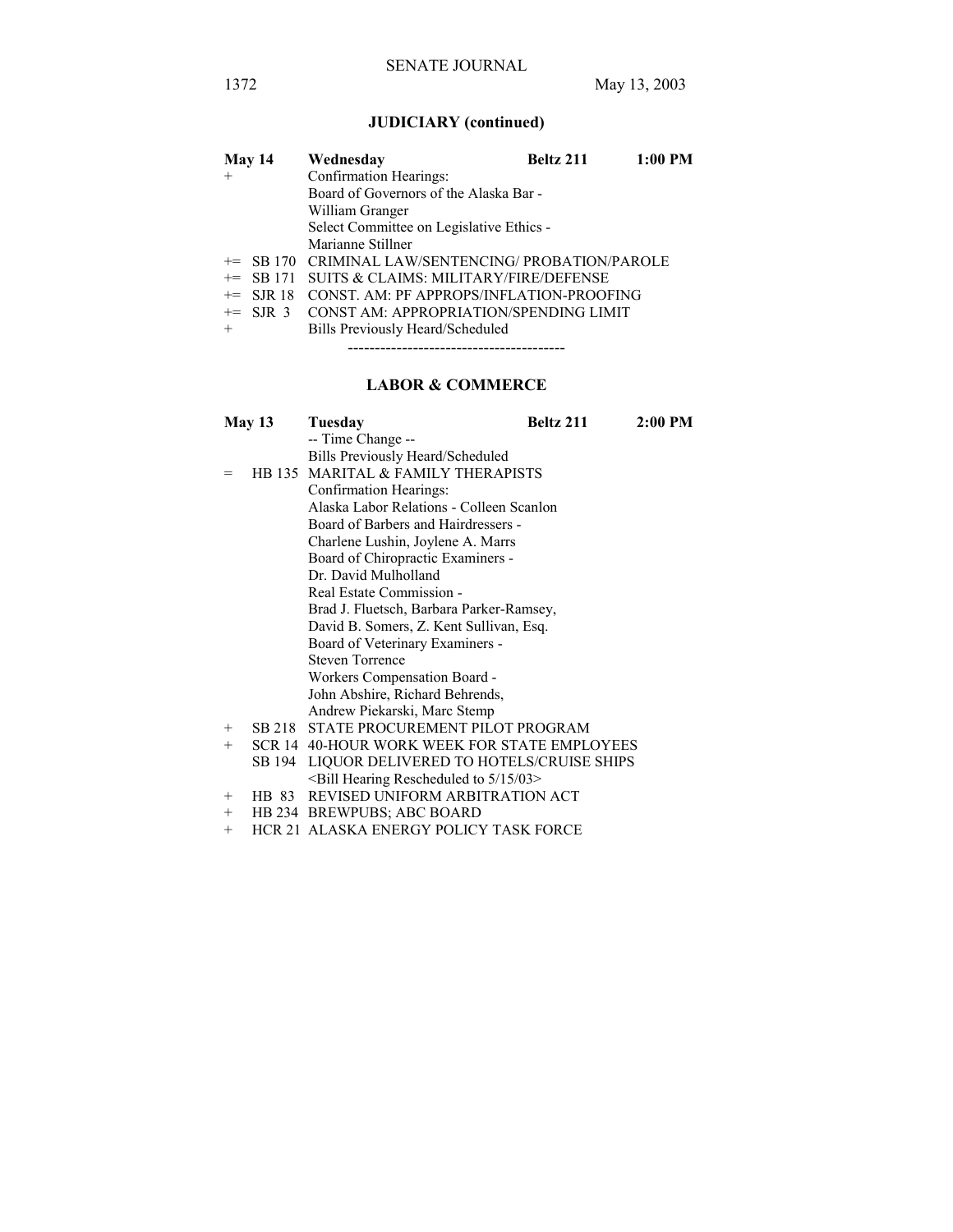# **LABOR & COMMERCE (continued)**

|  | May 15 Thursday                                    | <b>Beltz 211</b> 1:30 PM |  |
|--|----------------------------------------------------|--------------------------|--|
|  | Bills Previously Heard/Scheduled                   |                          |  |
|  | = HB 83 REVISED UNIFORM ARBITRATION ACT            |                          |  |
|  | += SB 194 LIQUOR DELIVERED TO HOTELS/CRUISE SHIPS  |                          |  |
|  | $\leq$ Above Bill Rescheduled from $5/13/03$       |                          |  |
|  | + HB 195 INDIVIDUAL HEALTH CARE INSURANCE          |                          |  |
|  | <b>HB 257 DISCLOSURES BY REAL ESTATE LICENSEES</b> |                          |  |
|  | <b>HB 232 HOMER MERCURY CLASSIC</b>                |                          |  |
|  |                                                    |                          |  |

# **RESOURCES**

| <b>May 14</b> | Wednesday            | <b>Butrovich 205</b>                   | 3:30 PM |
|---------------|----------------------|----------------------------------------|---------|
|               | + HB 283 COAL LEASES |                                        |         |
|               |                      | HCR 10 RESTORATION OF RIPARIAN HABITAT |         |

+ Bills Previously Heard/Scheduled

----------------------------------------

### **STATE AFFAIRS**

|        |               | May 13 Tuesday                                   | Beltz 211 | 3:30 PM   |
|--------|---------------|--------------------------------------------------|-----------|-----------|
|        |               | += SB 211 REGULATIONS: NOTICE AND DISTRIBUTION   |           |           |
| $+$    |               | SB 215 SEAFOOD AND FOOD SAFETY LABORATORY        |           |           |
| $+$    |               | SJR 15 PATRIOT ACT AND DEFENDING CIVIL LIBERTIES |           |           |
| $+$    |               | HJR 22 PATRIOT ACT AND DEFENDING CIVIL LIBERTIES |           |           |
| $^{+}$ | SJR 19        | <b>CONST. AM: PERMANENT FUND INCOME</b>          |           |           |
|        |               | Bills Previously Heard/Scheduled                 |           |           |
|        |               |                                                  |           |           |
|        |               | May 15 Thursday                                  | Beltz 211 | $3:30$ PM |
| $+$    |               | HB 209 MUNLTAX: PROPERTY AFFECTED BY DISASTER    |           |           |
| $^{+}$ | -10<br>HR.    | <b>GROUP HEALTH INSURANCE FOR PRIVATE GROUPS</b> |           |           |
| $^{+}$ | HB 24         | AGREEMENTS ON MANAGEMENT OF FISH AND GAME        |           |           |
| $^{+}$ | <b>SCR 13</b> | <b>CANNED SALMON FOR PRISONERS</b>               |           |           |

- + SB 201 HOME & RESPITE CARE: CRIMINAL RECORDS
- + HB 215 REPEAL ONE PERCENT FOR ART

Bills Previously Heard/Scheduled

----------------------------------------